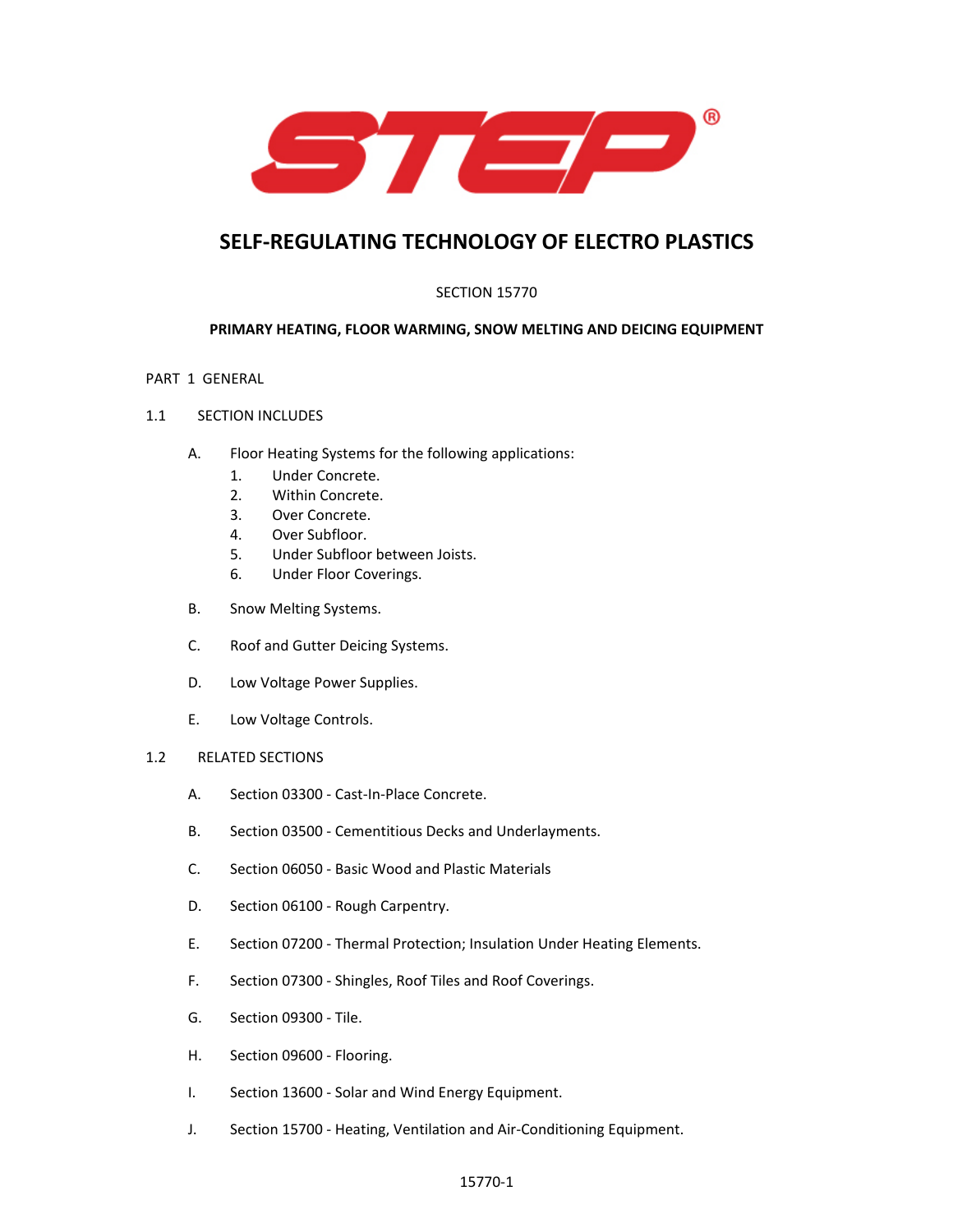- K. Section 15770 ‐ Floor Heating and Snow Melting Equipment.
- L. Section 15920 ‐ Electric and Electronic Controls.
- M. Section 16460 Low-voltage Transformers.
- N. Section 16050 ‐ Basic Electrical Methods and Materials.

## 1.3 REFERENCES

- A. Electrical Standards:
	- 1. UL 1693 Electric Radiant Heating Panels and Heating Panel Sets.<br>2. UL 5085 Safety of Power Supply Units and Similar Products.
	- UL 5085 Safety of Power Supply Units and Similar Products.
	- 3. ANSI/UL 823 Electric heaters for Use in Hazardous (Classified) Locations
	- 4. EN 60335 Safety of Flexible Sheet Heating Elements for Room Heating.
	- 5. EN 61558 Safety of Power Supply Units and Similar Products.
	- 6. CSA C22.2 No.66 Safety of Power Supply Units and Similar Products.
	- 7. EN 62233 Magnetic Field Emission.
	- 8. NF EN ISO 9239-1 & NF EN ISO 11925-2 Flammability Test.
- B. Building Standards:
	- 1. ASTM C 627 Standard Test Method for Evaluating Ceramic Floor Tile Installation Systems Using the Robinson-Type Floor Tester.
- C. Quality Standards:
	- 1. International Standards Organization: ISO 9001 Quality management systems.

#### 1.4 SUBMITTALS

- A. Submit under provisions of Section 01300.
- B. Product Data: Manufacturer's data sheets on each product to be used, including:
	- 1. Preparation instructions and recommendations.
		- 2. Storage and handling requirements and recommendations.<br>3. Installation methods.
		- Installation methods.
- C. Shop Drawings: Provide shop drawings indicating details of construction, electrical schematics and installation.
- D. Training and Maintenance Instructions: Instruct Owner regarding operation of installed system. Provide Owner with manufacturer's installation instructions for installed components within the system. Provide Owner with copies of any detailed as-built layout drawings, worksheets and measurements taken of the installed system.

#### 1.5 QUALITY ASSURANCE

- A. Manufacturer Qualifications:
	- 1. ISO 9001 certified facility.
	- 2. Over 30 years' experience manufacturing products similar to those specified herein.
	- 3. Provides technical support and design assistance.
- B. Contractor Qualifications:
	- 1. Qualified personnel who are familiar with the heating system and installation procedures.
	- 2. Licensed electrician to perform electrical rough in and measurements.
- C. Single Source Requirements:
	- 1. Provide products and accessories from a single manufacturer to the greatest extent possible.
	- 2. Products manufactured in the United States.
	- 3. Declaration of conformity.
- 1.6 DELIVERY, STORAGE AND HANDLING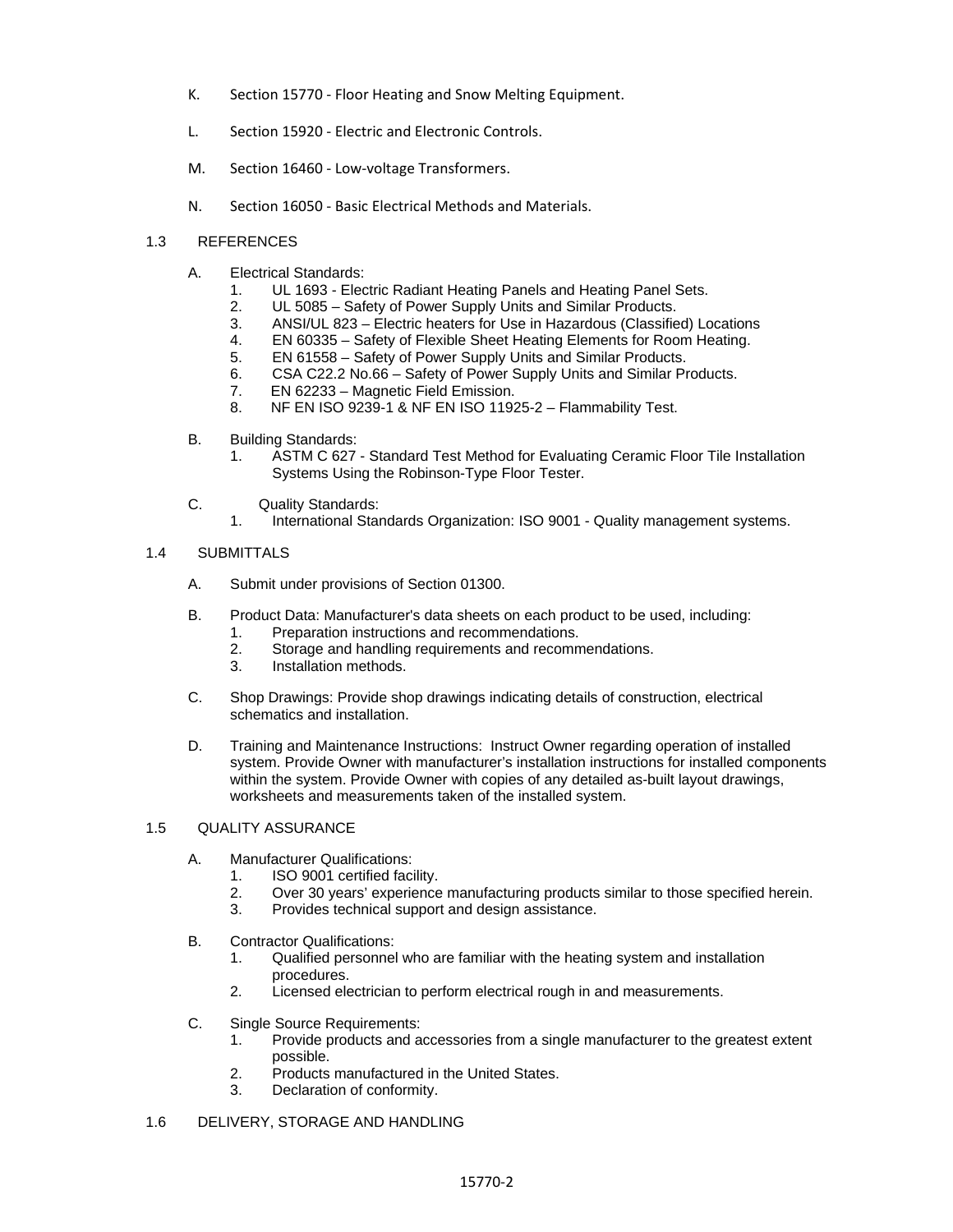A. Store products in manufacturer's unopened packaging maintaining environmental conditions (temperature, humidity and ventilation) within limits recommended by manufacturer until ready for installation to protect from damage.

## 1.7 PROJECT CONDITIONS

- A. Maintain environmental conditions (temperature, humidity, and ventilation) within limits recommended by manufacturer for optimum results.
- B. Thermal insulation is recommended under the heating elements for energy efficiency.
- C. Verify that all materials will be installed on dry, clean, non-conductive and structurally sound surface.

#### 1.8 SEQUENCING AND SCHEDULING

- A. Convene a pre-installation conference to establish procedures to maintain optimum working conditions and to coordinate this work with related and adjacent work.
- B. Verify that all materials used are approved for the specific application and have no adverse compatibility with the heating elements.
- C. Calculate and make a layout to determine the materials required.

#### 1.9 WARRANTY

- A. Manufacturer's standard limited warranty for materials and workmanship:
	- 1. 20 years STEP Warmfloor Heating Elements.
	- 2. 10 years STEP Snowmelt & STEP Deicing Elements.
	- 3. 10 years on transformer coils in STEP Power Supplies.
	- 4. 3 years on the interface electronics in STEP Power Supplies.
	- 5. 3 years on the Controls.

#### 1.11 SYSTEM START-UP

- A. Verify all electrical components are installed per local and National Electrical Code (NEC) prior to start-up.
- B. Comply with manufacturer's requirements for drying and curing time for adjacent materials.

#### 1.12 OWNER'S INSTRUCTIONS

A. Instruct Owner regarding operation of installed system. Provide Owner with manufacturer's installation instructions for installed components within the system. Provide Owner with copies of any detailed as-built layout drawings, worksheets and measurements taken of the installed system.

## PART 2 PRODUCTS

#### 2.1 MANUFACTURERS

- A. Acceptable Manufacturer: Electro Plastics Inc., located at: 11147 Dorsett Road; Maryland Heights, MO 63043; Toll Free: 1-877-783-7832; Tel: 314-426-3555; Fax: 314-426-3556; E-mail: sales@warmfloor.com); Web: www.warmfloor.com
- B. Substitutions: Not permitted.
- C. Requests for substitutions will be considered in accordance with provisions of Section 01600.

## 2.2 FLOOR HEATING PRODUCTS

- A. Low Voltage Floor Heating Products General:
	- 1. System: STEP Warmfloor as manufactured by Electro Plastics Inc.
	- 2. Heating Element: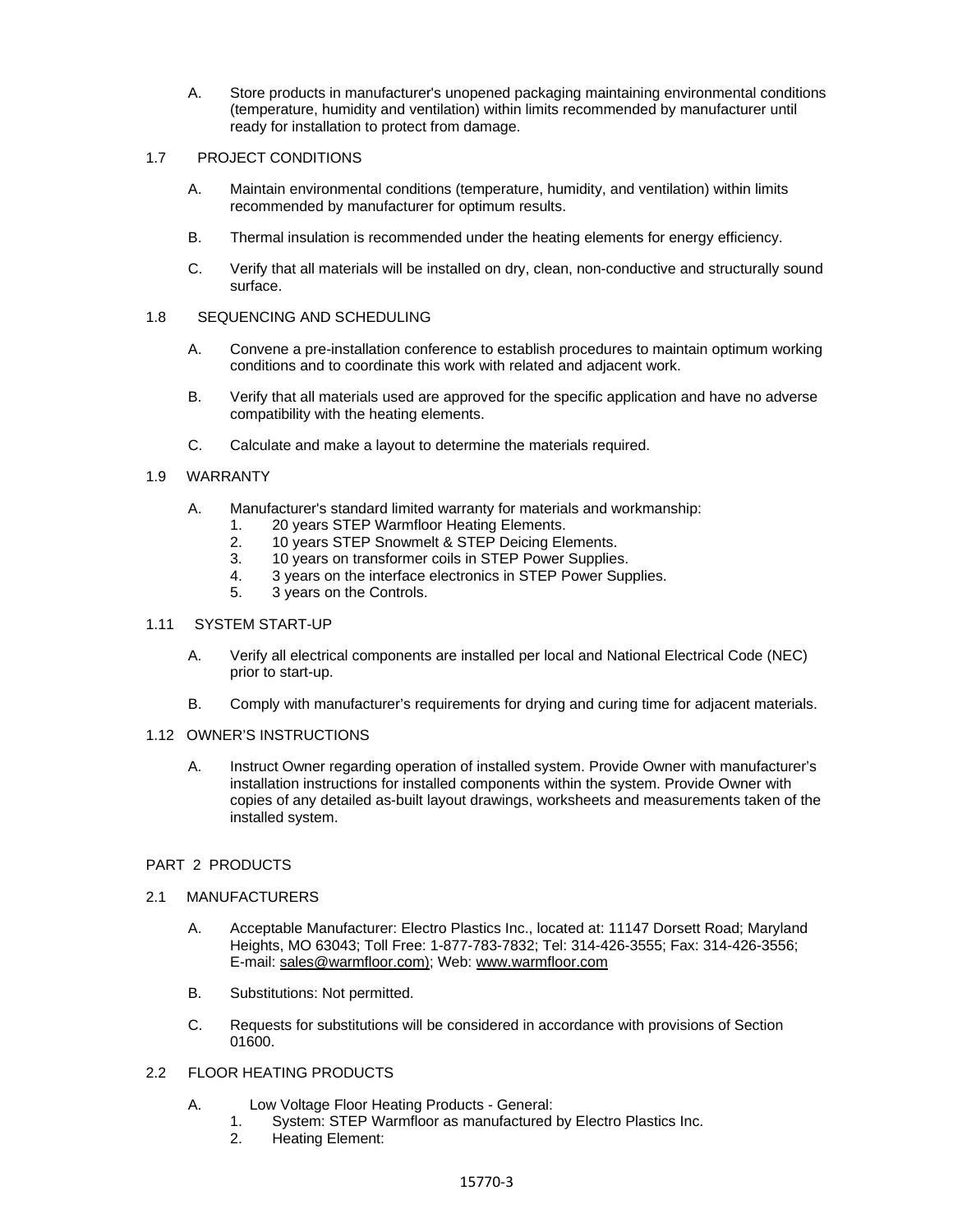- a. Voltage: 24V AC or DC from AC power supply or DC controller and alternative energy, e.g., solar panel or wind turbine.
- b. Description: Heating element comes in a roll, cut to desired length on site and field-wired.
- c. Materials: Flat, flexible, homogeneous, positive temperature coefficient (PTC) semi-conductive polymer.
- d. Properties: Self-regulating, when the ambient temperature increases, the electrical resistance increases and the consumption of electricity decreases.
- e. Heat Generation: Continuous, up to  $140^{\circ}F(60^{\circ}C)$  without being mechanically effected; melts above  $248^{\circ}$ F (120 $^{\circ}$ C).
- f. Thickness: 3/64 inch (1.2 mm).
- g. Length: standard roll 174 feet (53 m) or customized.
- 3. Compliance:
	- a. ETL listed, conforms to UL 1693 3rd Edition.
	- b. ETL listed, conforms to ANSI/UL 823
	- c. ETL listed, conforms to UL 5085-1 & 2.
	- d. ETL listed, conforms to CSA C22.2 No.66.1 & 2-06.
	- e. ETL/CE, conforms to EN 61558-2-2:2007.
	- f. ETL/CE, conforms to EN 60335-2-96-2009.
	- g. TUV, conforms to EN 62233:2008<br>h. CSTB. conforms to NF EN ISO 923
	- CSTB, conforms to NF EN ISO 9239-1 & NF EN ISO 11925-2
- 4. Certificates:
	- a. The Tile Council of America, test report number: TCA-248-03 rated Extra Heavy according to ASTM C627.
	- b. Greener Product Certification Seal of Compliance.
	- c. Buy American Act Certificate of Compliance
	- d. North American Free Trade Agreement NAFTA Certified
	- e. American Bureau of Shipping ABS Certificate No. 04-HS445756-1-PDA
- B. Low Voltage Floor Heating Products: **STEP Residential** as manufactured by Electro Plastics.
	- 1. Standard System Components: STEP Heating Element, STEP connector pack, STEP Power Supply 24 Volts, stranded tinned copper wires, STEP crimp tool
	- 2. Heating Element Model: EP-30-25W-24V
	- 3. Width: 12 inches (305 mm)
	- 4. Power Output: 7.8 W/ft. (25.5 W/m) @ 68<sup>o</sup>F (20<sup>o</sup>C)
	- 5. Length: Cut to size maximum single-element length 57 ft. (17.5 m)
	- 6. Terminal Board: T-BLOCK; if applicable
	- 7. Power Supply: Standard low voltage isolation transformer, including regulator and auxiliary low voltage circuit for operation of thermostat or other control
		- a. Primary voltage: 120V, 208V or 230V, 50/60 Hz
		- b. Secondary voltage: 24V
	- 8. Power Supply: EPI-LX-R-250W; for up to 28 ft. (8.5 m) of heating element
	- 9. Power Supply: EPI-LX-R-500W; for up to 57 ft. (17.6 m) of heating element 10. Power Supply: EPI-LX-R-1000W: for up to 115 ft. (35.2 m) of heating eleme
	- Power Supply: EPI-LX-R-1000W; for up to 115 ft. (35.2 m) of heating element
	- 11. Power Supply: EPI-LX-R-1500W; for up to 173 ft. (52.8 m) of heating element
	- 12. DC Controller: EPI-DC-M1, -M2, -M3, -M4, -M5, -M6, -M7, -M8
	- 13. Thermostat: EPI-LX-TC
	- 14. External Sensor: EPI-LX-TS
- C. Low Voltage Floor Heating Products: **STEP Commercial** as manufactured by Electro Plastics.
	- 1. Standard System Components: STEP Heating Element, STEP connector pack, STEP Power Supply 24 Volts, stranded tinned copper wires, STEP crimp tool
	- 2. Heating Element Model: EP-30-29W-24V
	- 3. Width: 12 inches (305 mm)
	- 4. Power Output: 9 W/ft. (29.5 W/m) @ 68<sup>o</sup>F (20<sup>o</sup>C)
	- 5. Length: Cut to size maximum single-element length 50 ft. (15.2 m)
	- 6. Terminal Block: T-BLOCK; if applicable
	- 7. Power Supply: Standard low voltage isolation transformer, including regulator and auxiliary low voltage circuit for operation of thermostat or other control
		- a. Primary voltage: 120V, 208V or 230V, 50/60 Hz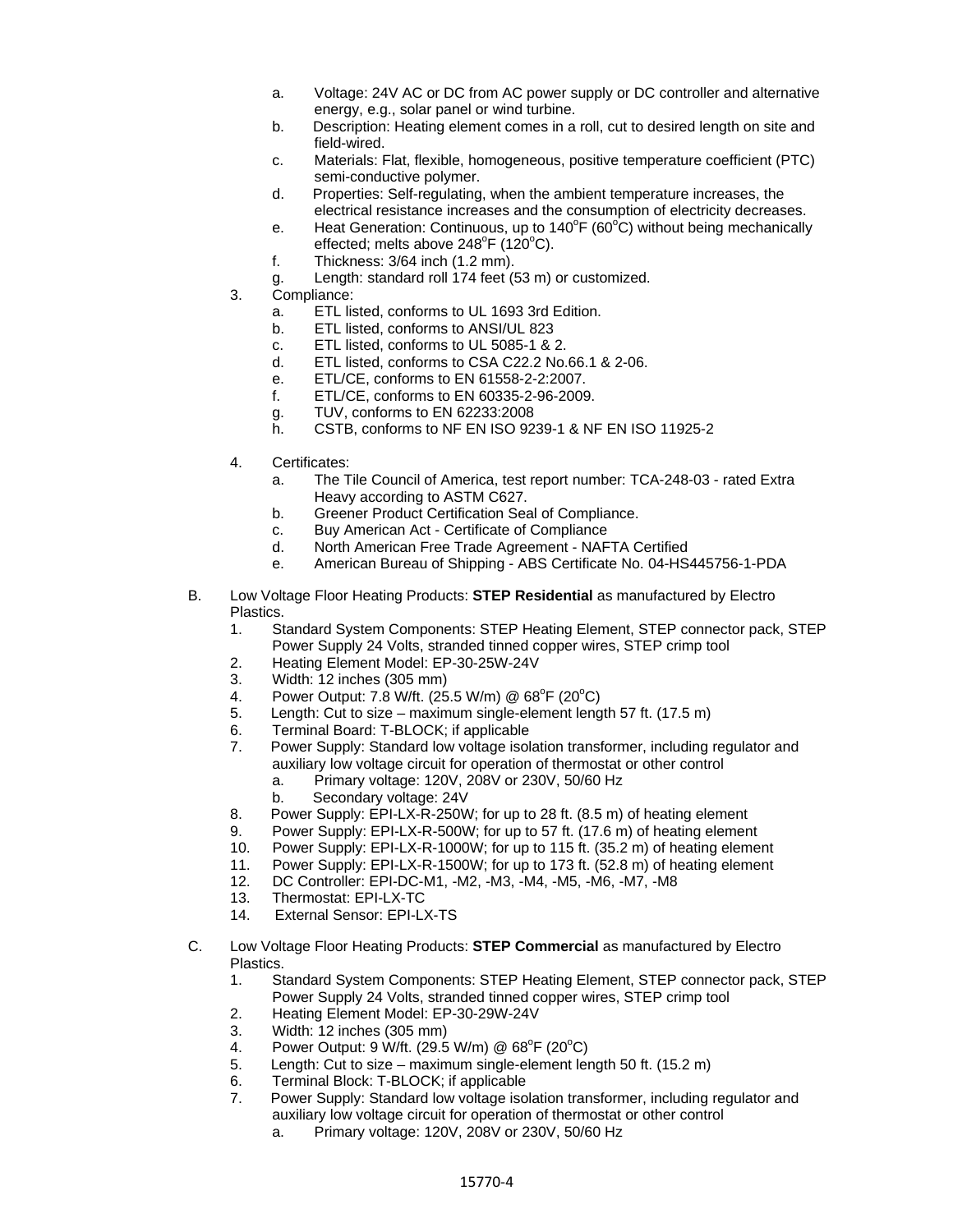- b. Secondary voltage: 24V
- 8. Power Supply: EPI-LX-R-500W; for up to 50 ft. (15.2 m) of heating element
- 9. Power Supply: EPI-LX-R-1000W; for up to 100 ft. (30.5 m) of heating element
- 10. Power Supply: EPI-LX-R-1500W; for up to 150 ft. (45.7 m) of heating element
- 11. DC Controller: EPI-DC-M1, -M2, -M3, -M4, -M5, -M6, -M7, -M8
- 12. Thermostat: EPI-LX-TC
- 13. External Sensor: EPI-LX-TS
- D. Low Voltage Floor Heating Products: **STEP 9-Inch** as manufactured by Electro Plastics.
	- 1. Standard System Components: STEP Heating Element, STEP connector pack, STEP Power Supply 24 Volts, stranded tinned copper wires, STEP crimp tool
	- 2. Heating Element Model: EP-23-22W-24V
	- 3. Width: 9 inches (230 mm)
	- 4. Power Output: 6.8 W/ft. (22 W/m) @ 68<sup>o</sup>F (20<sup>o</sup>C)
	- 5. Length: Cut to size maximum single-element length 66 ft. (20 m)
	- 6. Terminal Board: T-BLOCK; if applicable
	- 7. Power Supply: Standard low voltage isolation transformer, including regulator and auxiliary low voltage circuit for operation of thermostat or other control
		- a. Primary voltage: 120V, 208V or 230V, 50/60 Hz
		- b. Secondary voltage: 24V
	- 8. Power Supply: EPI-LX-R-250W; for up to 33 ft. (10 m) of heating element
	- 9. Power Supply: EPI-LX-R-500W; for up to 66 ft. (20 m) of heating element 10. Power Supply: EPI-LX-R-1000W; for up to 132 ft. (40 m) of heating eleme
	- Power Supply: EPI-LX-R-1000W; for up to 132 ft. (40 m) of heating element
	- 11. Power Supply: EPI-LX-R-1500W; for up to 198 ft. (60 m) of heating element
	- 12. DC Controller: EPI-DC-M1, -M2, -M3, -M4, -M5, -M6, -M7, -M8
	- 13. Thermostat: EPI-LX-TC
	- 14. External Sensor: EPI-LX-TS
- E. Low Voltage Floor Heating Products: **STEP Deck** as manufactured by Electro Plastics.
	- 1. Standard System Components: STEP Heating Element, STEP connector pack, STEP Power Supply 24 Volts, stranded tinned copper wires, STEP crimp tool 2. Heating Element Model: EP-30-36W-24V
	- 3. Width: 12 inches (305 mm)
	- 4. Power Output: 11 W/ft. (36 W/m) @  $68^{\circ}F$  (20 $^{\circ}C$ )
	- 5. Length: Cut to size maximum single-element length 40 ft. (12.2 m)
	- 6. Terminal Board: T-BLOCK; if applicable
	- 7. Power Supply: Standard low voltage isolation transformer, including regulator and auxiliary low voltage circuit for operation of thermostat or other control
		- a. Primary voltage: 120V, 208V, or 230V, 50/60 Hz
		- b. Secondary voltage: 24V
	- 8. Power Supply: EPI-LX-R-500W; for up to 40 ft. (12.2 m) of heating element
	- 9. Power Supply: EPI-LX-R-1000W; for up to 81 ft. (24.7 m) of heating element
	- 10. Power Supply: EPI-LX-R-1500W; for up to 122 ft. (37.2 m) of heating element
	- 11. DC Controller: EPI-DC-M1, -M2, -M3, -M4, -M5, -M6, -M7, -M8
	- 12. Thermostat: EPI-LX-TC
	- 13. External Sensor: EPI-LX-TS
- F. Low Voltage Floor Heating Products: **STEP Energy-Home** as manufactured by Electro Plastics.
	- 1. Standard System Components: STEP Heating Element, STEP connector pack, STEP Power Supply 24 Volts, stranded tinned copper wires, STEP crimp tool
	- 2. Heating Element Model: EP-30-15W-24V
	- 3. Width: 12 inches (305 mm)
	- 4. Power Output: 4.6 W/ft. (15 W/m) @ 68<sup>o</sup>F (20<sup>o</sup>C)
	- 5. Length: Cut to size maximum single-element length 98 ft. (30 m)
	- 6. Terminal Board: T-BLOCK; if applicable
	- 7. Power Supply: Standard low voltage isolation transformer including regulator and auxiliary low voltage circuit for operating thermostat or other control
		- a. Primary voltage: 120V, 208V or 230V, 50/60 Hz
		- b. Secondary voltage: 24V
	- 8. Power Supply: EPI-LX-R-250W; for up to 49 ft. (15 m) of heating element
	- 9. Power Supply: EPI-LX-R-500W; for up to 98 ft. (30 m) of heating element
	- 10. Power Supply: EPI-LX-R-1000W; for up to 196 ft. (60 m) of heating element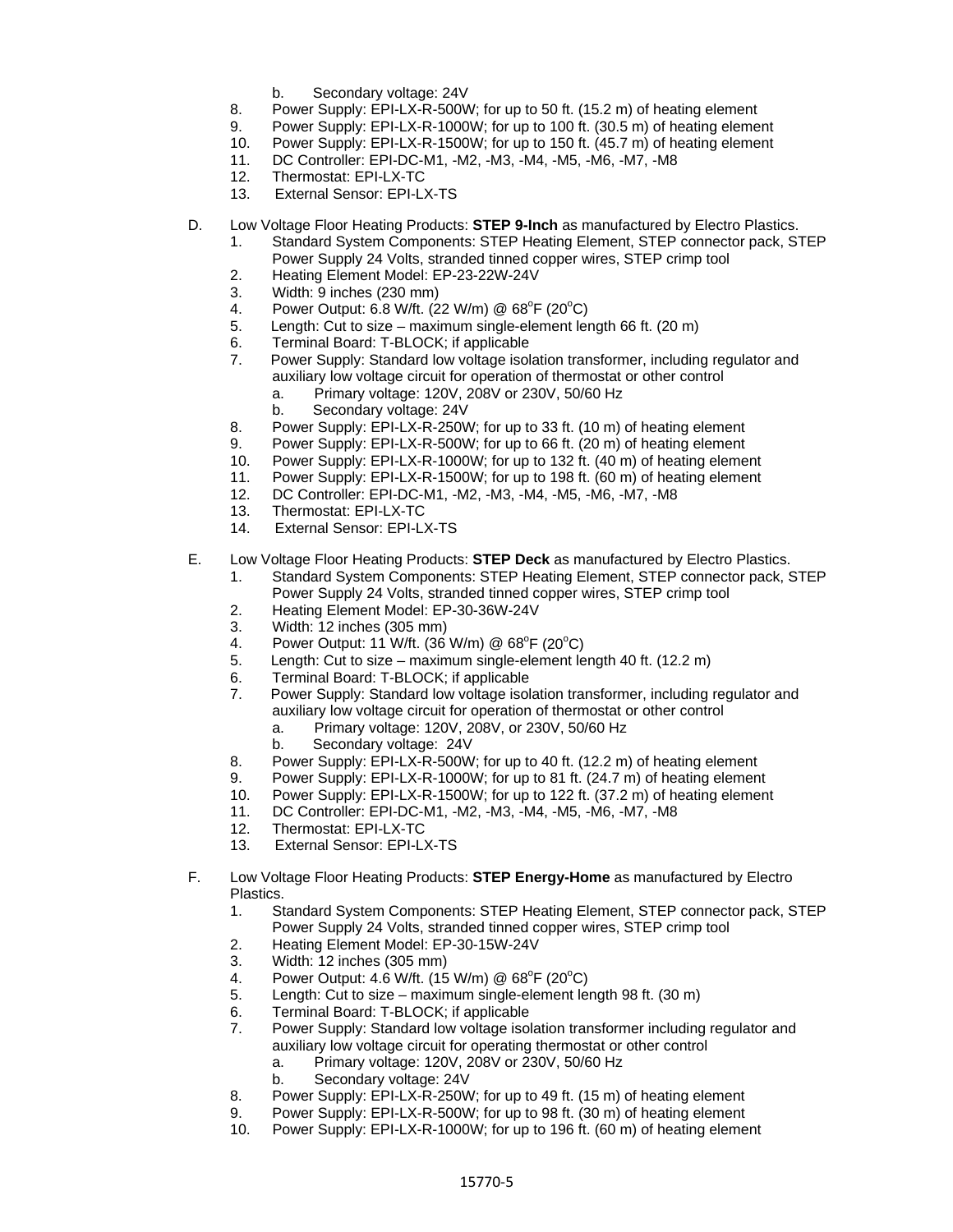- 11. Power Supply: EPI-LX-R-1500W; for up to 295 ft. (90 m) of heating element 12. DC Controller: EPI-DC-M1. -M2. -M3. -M4. -M5. -M6. -M7. -M8
- DC Controller: EPI-DC-M1, -M2, -M3, -M4, -M5, -M6, -M7, -M8
- 13. Thermostat: EPI-LX-TC
- 14. External Sensor: EPI-LX-TS

## 2.3 SNOW MELTING AND DEICING PRODUCTS

- A. Low Voltage Snow Melting and Deicing Products General
	- 1. System: STEP Snowmelt and STEP Deicing as manufactured by Electro Plastics.
		- 2. Heating Element:
			- a. Voltage: 24V AC or DC from AC power supply or DC controller and alternative energy, e.g., solar panel or wind turbine.
			- b. Description: Heating element comes in a roll, cut to desired length on site and field-wires.
			- c. Materials: Flat, flexible, homogeneous, positive temperature coefficient (PTC) semi-conductive polymer.
			- d. Properties: Self-regulating, when the ambient temperature increases, the electrical resistance increases and the consumption of electricity decreases.
			- e. Heat Generation: Continuous, up to  $104^{\circ}F(60^{\circ}C)$  without mechanically effected; melts above  $248^{\circ}$ F (120 $^{\circ}$ C).
			- f. Thickness: 3/64 inch (1.2 mm).
			- g. Length: standard roll 174 feet (53 m) or customized.
		- 3. Compliance:
			- a. ETL listed, conforms to UL 1693 3rd Edition.
			- b. ETL listed, conforms to UL 5085-1 & 2.
			- c. ETL listed, conforms to CSA C22.2 No.66.1 & 2-06.
			- d. ETL/CE, conforms to EN 61558-2-2:2007.
		- 4. Certificates:
			- a. The Tile Council of America, test report number: TCA-248-03 rated Extra Heavy according to ASTM C627.
			- b. Greener Product Certification Seal of Compliance.
			- c. Buy American Act Certificate of Compliance
			- d. North American Free Trade Agreement NAFTA Certified
			- e. American Bureau of Shipping ABS Certificate No. 04-HS445756-1-PDA
- B. Low Voltage Snow Melting Products: **STEP Snowmelt-12"** as manufactured by Electro Plastics.
	- 1. Standard System Components: STEP Heating Element, STEP connector pack, STEP Power Supply 24 Volts, stranded tinned copper wires, STEP crimp tool
	- 2. Heating Element Model: MEP-30-70W-24V
	- 3. Width: 12 inches (305 mm)
	- 4. Power Output: 24 W/ft. (78.8 W/m) @ 32<sup>°</sup>F (0<sup>°</sup>C)
	- 5. Length: Cut to size maximum single-element length 18 ft. (5.5 m)
	- 6. Terminal Board: T-BLOCK; if applicable
	- 7. Power Supply: Standard low voltage isolation transformer including regulator and auxiliary low voltage circuit for operating thermostat or other control
		- a. Primary voltage: 120V, 208V or 230V. 50/60 Hz
		- b. Secondary voltage: 24V
	- 8. Power Supply: EPI-LX-R-500W; for up to 18 ft. (5.5 m) of heating element
	- 9. Power Supply: EPI-LX-R-1000W; for up to 37 ft. (11.3 m) of heating element
	- 10. Power Supply: EPI-LX-R-1500W; for up to 56 ft. (17.0 m) of heating element
	- 11. DC Controller: EPI-DC-M1, -M2, -M3, -M4, -M5, -M6, -M7, -M8
	- 12. Thermostat: EPI-LX-TC
	- 13. External Sensor: EPI-LX-TS
- C. Low Voltage Snow Melting Products: **STEP Snowmelt-9"** as manufactured by Electro Plastics.
	- 1. Standard System Components: STEP Heating Element, STEP connector pack, STEP Power Supply 24 Volts, stranded tinned copper wire, STEP crimp tool
	- 2. Heating Element Model: MEP-23-80W-24V
	- 3. Width: 9 inches (230 mm)
	- 4. Power Output: 27 W/ft. (88.5 W/m) @ 32<sup>°</sup>F (0<sup>°</sup>C)
	- 5. Length: Cut to size maximum single-element length 16 ft. (5 m)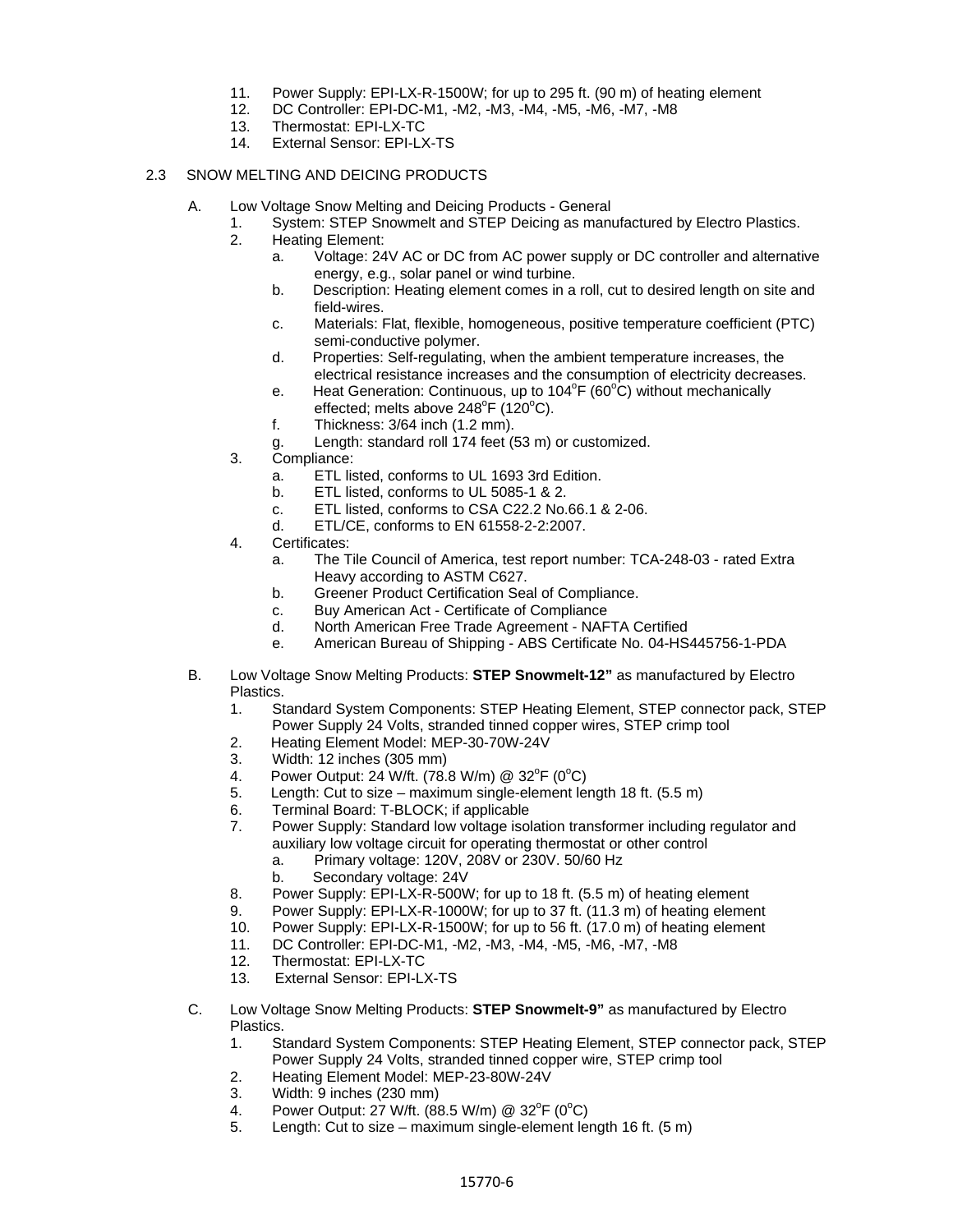- 6. Terminal Board: T-BLOCK; if applicable
- 7. Power Supply: Standard low voltage isolation transformer including regulator and auxiliary low voltage circuit for operation of thermostat or other control
	- a. Primary voltage: 120V, 208V or 230V, 50/60 Hz
		- b. Secondary voltage: 24V
- 8. Power Supply: EPI-LX-R-500W; for up to 16 ft. (4.9 m) of heating element
- 9. Power Supply: EPI-LX-R-1000W: for up to 33 ft. (10.1 m) of heating element
- 10. Power Supply: EPI-LX-R-1500W; for up to 50 ft. (15.2 m) of heating element
- 11. DC Controller: EPI-DC-M1, -M2, -M3, -M4, -M5, -M6, -M7, -M8
- 12. Thermostat: EPI-LX-TC
- 13. External Sensor: EPI-LX-TS
- D. Low Voltage Deicing Products: **STEP Roof Deicing-12"** as manufactured by Electro Plastics.
	- 1. Standard System Components: STEP Heating Element, STEP connector pack, STEP Power Supply 24V, stranded tinned copper wires, STEP crimp tool
	- 2. Heating Element Model: MEP-30-36W-24V
	- 3. Width: 12 inches (305 mm)
	- 4. Power Output: 13 W/ft. (42.6 W/m) @ 32°F (0°C)
	- 5. Length: Cut to size maximum single-element length 34 ft. (10.4 m)
	- 6. Terminal Board: T-BLOCK; if applicable.
	- 7. Power Supply: Standard low voltage isolation transformer including regulator and auxiliary low voltage circuit for operation of thermostat or other control
		- a. Primary voltage: 120V, 208 or 230V, 50/60 Hz
		- b. Secondary voltage: 24V
	- 8. Power Supply: EPI-LX-R-500 W; for up to 34 ft. (10.4 m) of heating element
	- 9. Power Supply: EPI-LX-R-1000W; for up to 69 ft. (21 m) of heating element
	- 10. Power Supply: EPI-LX-R-1500W; for up to 103 ft. (31.4 m) of heating element
	- 11. DC Controller: EPI-DC-M1, -M2, -M3, -M4, -M5, -M6, -M7, -M8
	- 12. Thermostat: EPI-LX-TC
	- 13. External Sensor: EPI-LX-TS
- E. Low Voltage Deicing Products: **STEP Roof Deicing-9"** as manufactured by Electro Plastics.
	- 1. Standard System Components: STEP Heating Element, STEP connector pack, STEP Power Supply 24 Volts, stranded tinned copper wire, STEP crimp tool
	- 2. Heating Element Model: MEP-23-36W-24V
	- 3. Width: 9 inches (230 mm)
	- 4. Power Output: 13 W/ft.  $(42.6 \text{ W/m})$  @ 32<sup>o</sup>F (0<sup>o</sup>C)
	- 5. Length: Cut to size maximum single-element length 34 ft. (10.4 m)
	- 6. Terminal Board: T-BLOCK, if applicable
	- Power Supply: Standard low voltage isolation transformer including regulator and auxiliary low voltage circuit for operation of thermostat or other control
		- a. Primary voltage: 120V, 208V or 230V, 50/60 Hz
		- b. Secondary voltage: 24V
	- 8. Power Supply: EPI-LX-R-500W; for up to 34 ft. (10.4m) of heating element
	- 9. Power Supply: EPI-LX-R-1000W; for up to 69 ft. (21.0 m) of heating element
	- 10. Power Supply: EPI-LX-R-1500W; for up to 103 ft. (31.4 m) of heating element
	- 11. DC Controller: EPI-DC-M1, -M2, -M3, -M4, -M5, -M6, -M7, -M8
	- 12. Thermostat: EPI-LX-TC
	- 13. External Sensor: EPI-LX-TS
- F. Low Voltage Deicing Products: **STEP Gutter-6"** as manufactured by Electro Plastics.
	- 1. Standard System Components: STEP Heating Element, STEP connector pack, STEP Power Supply 24 Volts, stranded tinned copper wire, STEP crimp tool
	- 2. Heating Element Model: MEP-15-33W-24V
	- 3. Width: 9 inches (152 mm)
	- 4. Power Output: 10.8 W/ft. (35.4 W/m) @ 32<sup>o</sup>F (0<sup>o</sup>C)
	- 5. Length: Cut to size maximum single-element length 45 ft. (13.7) Terminal Board: T-BLOCK, if applicable
	- 6. Power Supply: Standard low voltage isolation transformer including regulator and auxiliary low voltage circuit for operation of thermostat or other control
		- a. Primary voltage: 120V, 208V or 230V, 50/60 Hz
		- b. Secondary voltage: 24V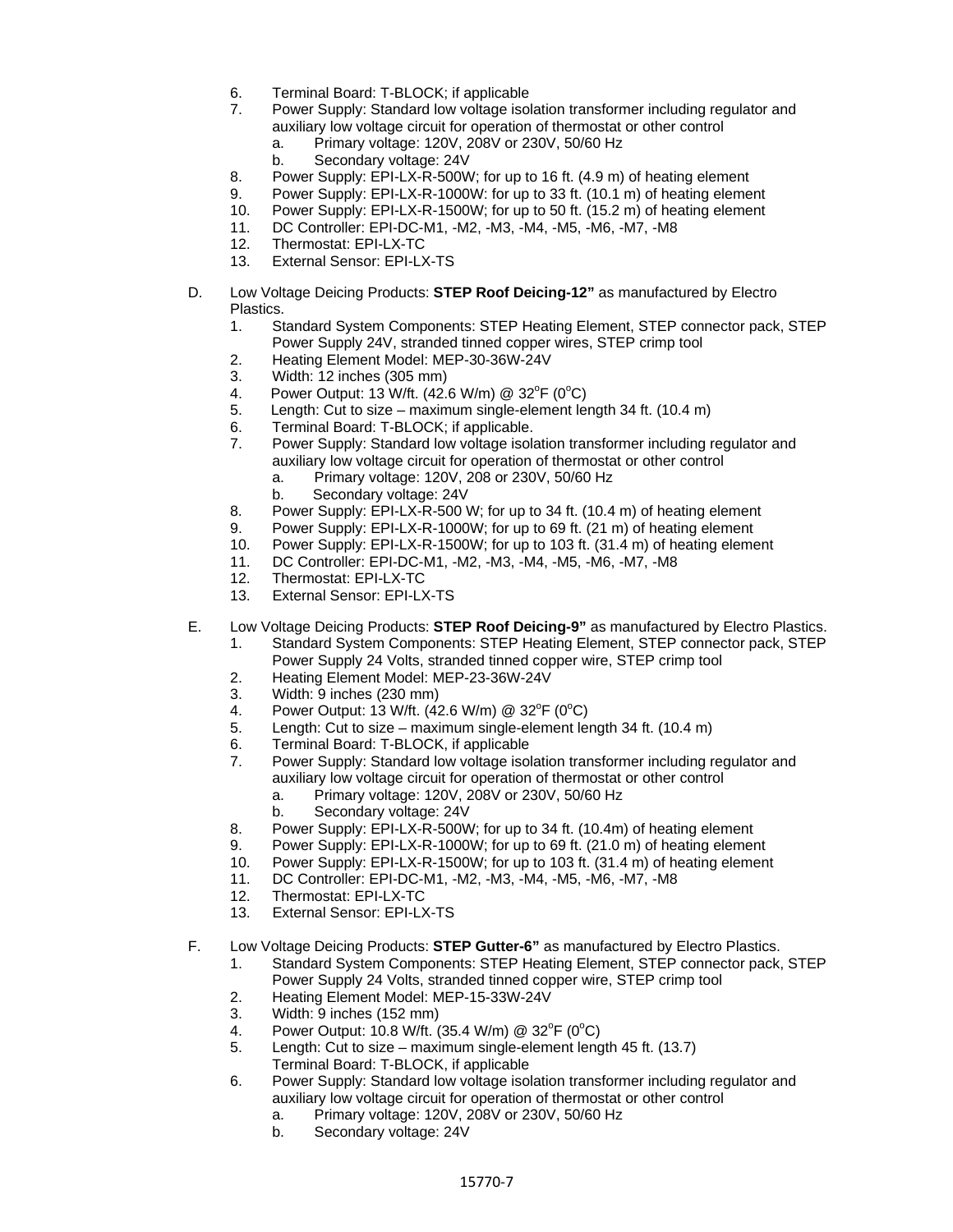- 7. Power Supply: EPI-LX-R-250W; for up to 22.5 ft. (6.8 m) of heating element
- 8. Power Supply: EPI-LX-R-500W; for up to 45 ft. (13.7 m) of heating element
- 9. Power Supply: EPI-LX-R-1000W: for up to 90 ft. (27.4 m) of heating element
- 10. Power Supply: EPI-LX-R-1500W; for up to 135 ft. (41.1 m) of heating element
- 11. DC Controller: EPI-DC-M1, -M2, -M3, -M4, -M5, -M6, -M7, -M8
- 12. Thermostat: EPI-LX-TC
- 13. External Sensor: EPI-LX-TS
- G. Low Voltage Deicing Products: **STEP Gutter-3"** as manufactured by Electro Plastics.
	- 14. Standard System Components: STEP Heating Element, STEP connector pack, STEP Power Supply 24 Volts, stranded tinned copper wire, STEP crimp tool
	- 15. Heating Element Model: MEP-7-33W-24V
	- 16. Width: 3 inches (76 mm)
	- 17. Power Output: 10.8 W/ft. (35.4 W/m) @  $32^{\circ}F$  (0°C)
	- 18. Length: Cut to size maximum single-element length 45 ft. (13.7) Terminal Board: T-BLOCK, if applicable
	- 19. Power Supply: Standard low voltage isolation transformer including regulator and auxiliary low voltage circuit for operation of thermostat or other control
		- c. Primary voltage: 120V, 208V or 230V, 50/60 Hz
		- d. Secondary voltage: 24V
	- 20. Power Supply: EPI-LX-R-250W; for up to 22.5 ft. (6.8 m) of heating element
	- 21. Power Supply: EPI-LX-R-500W; for up to 45 ft. (13.7 m) of heating element
	- 22. Power Supply: EPI-LX-R-1000W: for up to 90 ft. (27.4 m) of heating element
	- 23. Power Supply: EPI-LX-R-1500W; for up to 135 ft. (41.1 m) of heating element
	- 24. DC Controller: EPI-DC-M1, -M2, -M3, -M4, -M5, -M6, -M7, -M8
	- 25. Thermostat: EPI-LX-TC
	- 26. External Sensor: EPI-LX-TS

#### 2.4 POWER SUPPLY PRODUCTS

- A. Low Voltage Power Supply Series General
	- 1. System: STEP Power Supply as manufactured by Electro Plastics, Inc.
	- 2. SELV (Safety Extra-Low Voltage):
		- a. Description: Low voltage isolation power supply
		- b. Primary voltage: 120V, 208V or 230V, 50/60 Hz
		- c. Secondary voltage: 24 VAC
		- d. Efficiency: 96%
		- e. Insulation class: B (266 degrees F, 130 degrees C)
		- f. Enclosure: For indoor use only
		- g. Circuit protection: Built-in interface board with resettable circuit breakers on the primary and secondary sides
		- h. Power: Divided in circuits of maximum 500 Watts
	- 3. Regulator:
		- a. Built-in low voltage regulator board
		- b. Serves as an intelligent switch to enable/disable the line voltage in such a way that switching/pulsing does not harm the power supply's toroidal coil(s)
		- c. Has a unique parallel connection that reduces high starting current
	- 4. Design:
		- a. Made from extruded aluminum profiles providing high performance cooling structure as well as an enclosure eliminating air sound
		- b. Sound is reduced by the high quality winding of the coils
		- c. All vibrating parts are isolated, thereby eliminating transmittal of noise in the building structure
	- 5. Installation:
		- a. Mount in a vertical position (with load wires routing from bottom) so that heat is dissipated effectively
		- b. Must not be in contact with flammable materials or covered with an insulating material
- B. Low voltage Power Supply Series: EPI-LX-R and EPI-LX as manufactured by Electro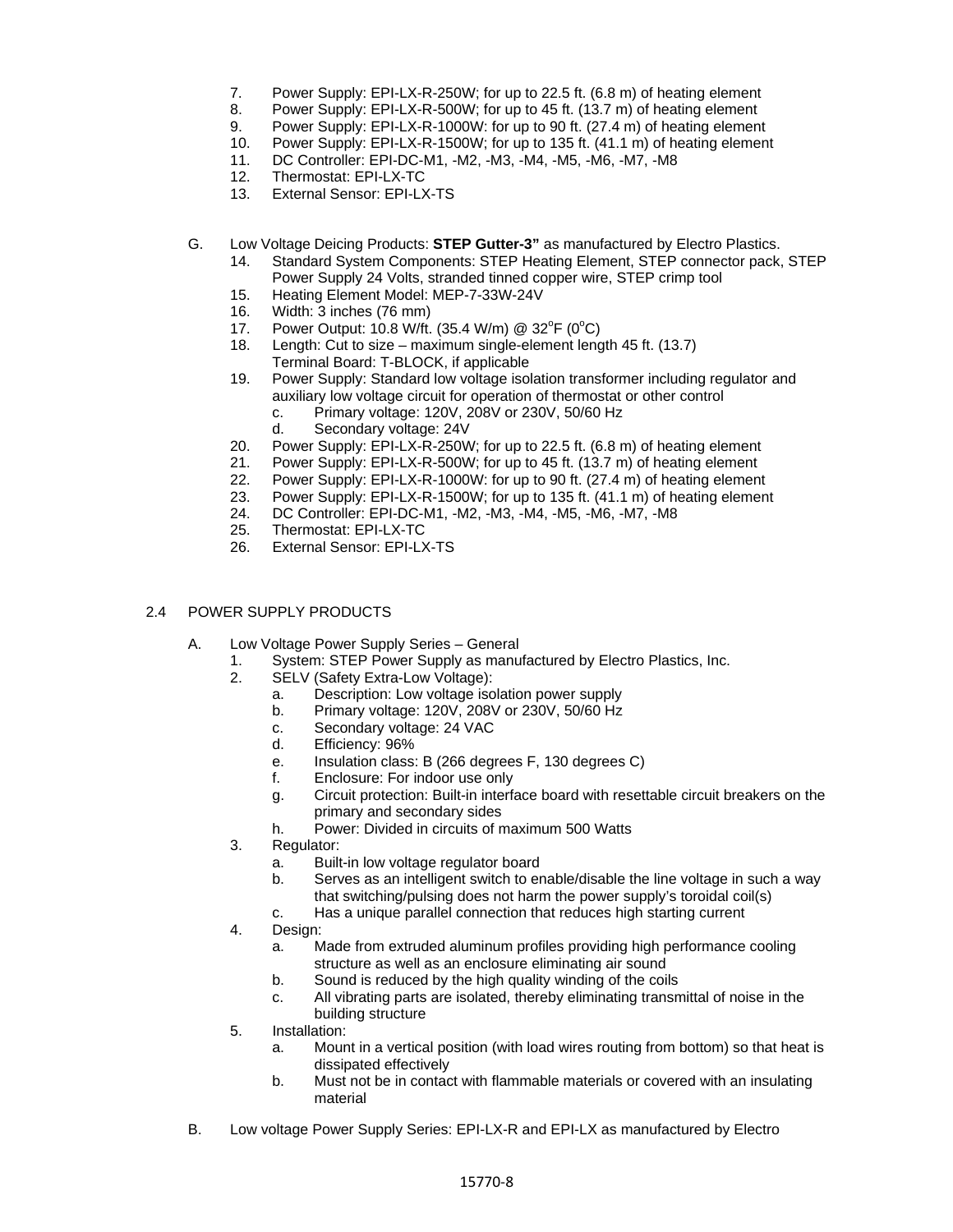Plastics.

- 1. EPI-LX-R-250W: 1 x 250W, with interface and regulator boards
- 2. EPI-LX-R-500W: 1 x 500W, with interface and regulator boards
- 3. EPI-LX-R-1000W: 2 x 500W with interface and regulator boards
- 4. EPI-LX-R-1500W: 3 x 500W with interface and regulator boards
- 5. EPI-LX-250W: 1 x 250W, with interface board
- 6. EPI-LX-500W: 1 x 500W, with interface board

## 2.5 CONTROL PRODUCTS

- A. Control Products: STEP Touch Thermostat as manufactured by Electro Plastics.
	- 1. EPI-LX-TC: Low voltage thermostat
	- 2. EPI-LX-TS: External temperature sensor
	- 3. Control Modes:
		- a. Pos.1 C or F: Displays degrees in Celsius or Fahrenheit
		- b. Pos.2 or DIM: Display is lit or dimmed
		- c. Pos.3 or EXT: Displays the ambient or floor temperature when using an external temperature sensor
	- d. Pos.4 or SM: Interior or snowmelt with remote external temperature sensor 4. Operation:
		- a. Can be used in conjunction with the AC Regulator or DC Controller
		- b. For space heating, use the ambient air temperature
		- c. For floor warming or in combination with another system, use with the external temperature sensor in the floor.
		- d. For snowmelt and deicing, use with the external temperature sensor to sense the exterior temperature
		- e. When settings are done the thermostat is operated by two touch buttons only; up or down or press both buttons simultaneously to switch the heating on/off
- E. Control Products: STEP AC Regulator as manufactured by Electro Plastics.
	- 1. Regulator board REG-EPI-211 built-in the STEP Power Supply EPI-LX-R
		- a. Primary voltage: 110V-120V or 208-240V
		- b. Secondary voltage: 24V
	- 2. Wiring:
		- a. Use a 3-conductor signal wire (red, green and black) from the regulator board to the thermostat
		- b. Unlimited STEP AC power supplies can be connected to one thermostat with a turn-on delay of 1.5 seconds between each power supply
- F. Control Products: STEP DC Controller as manufactured by Electro Plastics.
	- 1. Controller board REG-EPI-311 comes in an extruded aluminum enclosure
		- a. Voltage: 20 24 VDC
	- 2. Wiring:
		- a. Use a 3-conductor signal wire (red, green and black) from the controller board to the thermostat
		- b. Unlimited STEP DC controllers can be connected to one thermostat with a turn-on delay of 1.5 seconds between each power supply

#### 3. PART 3 EXECUTION

- 3.1 PREPARATION
	- A. Do not proceed with installation until substrates have been properly prepared and deviations from manufacturer's recommended tolerances are corrected. Commencement of installation constitutes acceptance of conditions.
	- B. If preparation is the responsibility of another installer, notify Architect in writing of deviations from manufacturer's recommended installation tolerances and conditions.
	- C. Coordinate preparation and installation requirements and schedule with the general contractor and/or subcontractor before beginning work.
- 3.2 INSTALLATION